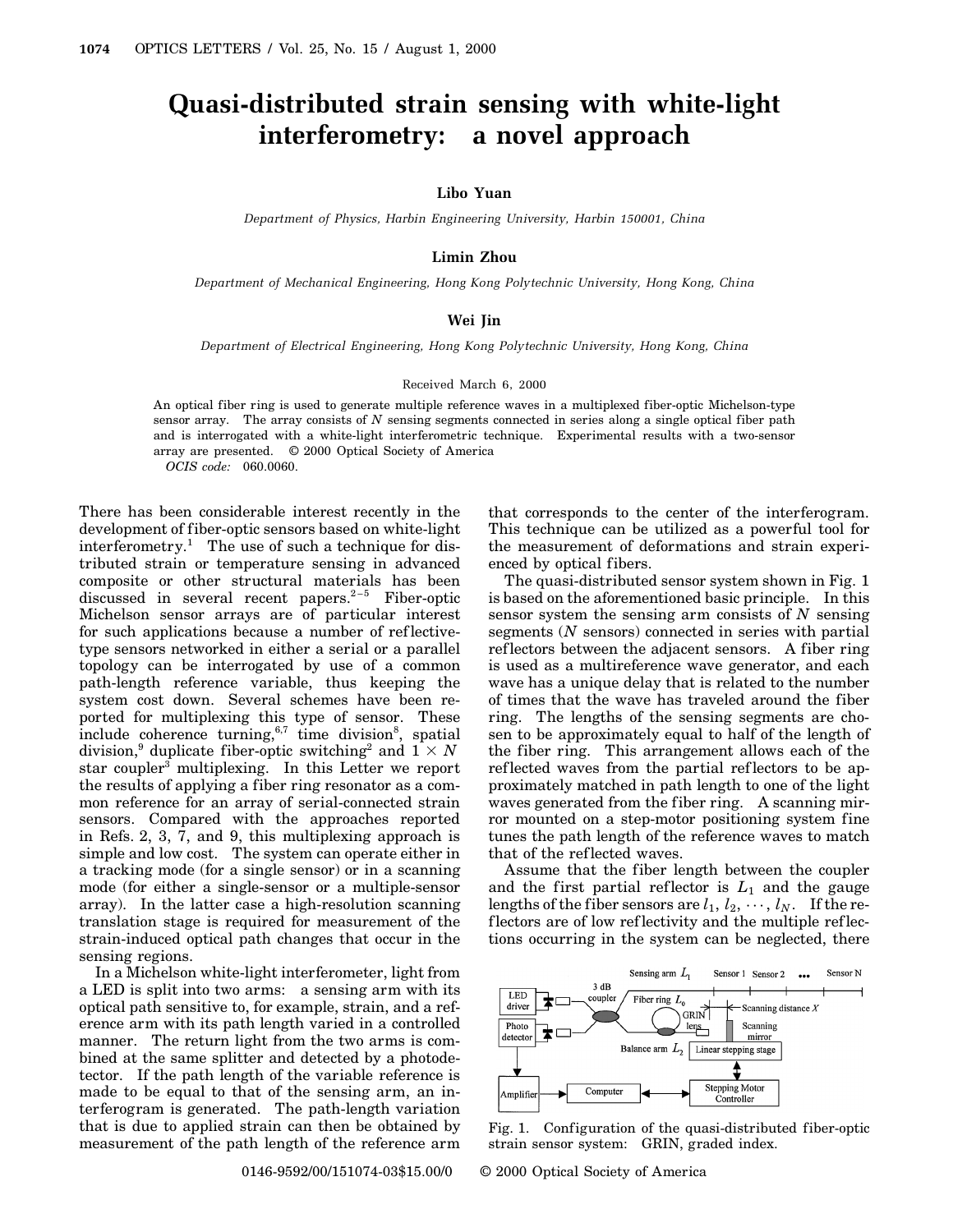will be  $N + 1$  reflected waves returning from the sensing arm. The optical path length of the *k*th ref lected wave is

$$
2n\bigg(L_1+\sum_{i=1}^kl_i\bigg),\qquad \qquad (1)
$$

where  $k = 0, 1, \ldots N$  and *n* is the effective refractive index of the fiber. If the fiber length of the reference arm (excluding the fiber ring) is *L*<sup>2</sup> and the length of the fiber ring is  $L_0$ , the return waves from the reference arm containing the fiber ring will have the following path length:

$$
2nL_2 + 2X + nkL_0, \t\t(2)
$$

where  $k = 0, 1, 2, \ldots N$  and X is the distance between the graded-index lens and the scanning mirror. If  $L_2$ is made slightly shorter than *L*<sup>1</sup> (say, 3–5 mm shorter) and  $l_1, l_2, \dots, l_N$  are chosen to be different from but approximately equal to  $L_0/2$ , it is be possible to adjust *X* over a small range to match the optical path of the *k*th ref lected wave from the sensing to that of the reference wave, i.e.,

$$
2N\bigg(L_1 + \sum_{i=1}^k l_i\bigg) = 2nL_2 + 2X_k + nkL_0, \qquad (3)
$$

where  $X_k$  is the distance between the graded-index lens and the scanning mirror at the center of the *k*th interferogram (zero-order fringe). If  $|n(l_i - l_j)|$  (*i*  $\neq$ *j*) and  $|n(l_i - L_0/2)|$  are further chosen to be larger than the coherence length of the light source, solutions *Xk* for different *k* will be different, corresponding to the interferograms produced by nonoverlap of the different sensing and referencing waves. The difference  $Y_k = X_k - X_{k-1}$  can be obtained from Eq. (3) and expressed as

$$
Y_k = n l_k - \frac{n L_0}{2} \,. \tag{4}
$$

If  $l_k$  is changed to  $l_k + \Delta l_k$  as a result of a strain or load applied to sensor *k*, the measured change in *Yk*  $(i.e., \Delta Y_k)$  can be related to the applied strain by

$$
\Delta Y_k = n \Delta l_k = n l_k \epsilon_k, \qquad (5)
$$

where  $\epsilon_k = \Delta l_k / l_k$  is the strain applied to sensor *k*. If the value of  $X_k$   $(k = 0, 1, \ldots N)$  is known, the strain applied to all the sensors can be recovered by using Eq. (5).

To calculate the intensity received by the photodiode of the fiber-optic sensing system, we assume that the light intensity from the LED source launched into the fiber is  $I_0$  and that a 3-dB coupler splits this light intensity into two branches. In the sensing branch the light intensity is  $I_0/2$ . At each fiber end surface, the light wave partly reflects and partly transmits. If the reflectivity is  $R$  when the light wave undergoes

each of the ref lections between the two fiber ends, the transmitted light and the reflected light intensity are then proportional to  $I_0(1 - R)/2$  and  $I_0R/2$ , respectively, as shown in Fig. 2.

Note that all the losses included connection-part insertion losses and other losses, but ref lective losses are  $\delta_i$  for sensor number *i*. For convincing calculations, let  $\alpha_i = 10^{-\delta_i/10}$ ; then the reflected light intensity arriving at the detector of the *k*th sensor can be calculated as

$$
I_S(k) = \begin{cases} \frac{I_0}{4} R \alpha_0 & k = 0 \\ \frac{I_0}{4} R \alpha_0 \left\{ \prod_{i=1}^k [\alpha_{i-1} (1-R)] \right\}^2 & k = 1, 2, \cdots \\ 6 & \end{cases}
$$

Under the condition of perpendicular incidence, the reflectivity of the fiber end surface is given by the Fresnel formula  $R(n - 1/n + 1)^2$ , where *n* is the index of the fiber core, a typical value of which is 1.46, and the typical losses of the fiber connection parts was estimated as 0.5 dB.

To determine the relationship of the *k*th sensor signal-to-noise ratio, we introduce a minimum signalto-noise value required by the interferometer for identification of the central fringe. This value can be defined  $as^{10}$ 

$$
SNR_{\min}(dB)|_k = -201g[\Delta I_s(k)_{01}], \qquad (7)
$$

where  $\Delta I_s(k)_{01}$  is the normalized intensity difference between the central fringe and the largest side fringe. A two-sensor system (Fig. 1;  $N = 2$ ) with  $l_1 \approx l_2 \approx L_0/2 \approx 104$  mm was constructed and tested for strain measurement in a test specimen. The sensors were made from single-mode fibers with  $9/125$ - $\mu$ m core/cladding diameter and a 40- $\mu$ m-thick polymer coating. The system is powered by a 1310-nm LED source with a drive current of 50 mA, and the output optical power is 38.6  $\mu$ W. The specimen was designed to have a shape as shown in Fig. 3, with a width ratio of the two uniform parts of 2:1. If the specimen were under longitudinal tension, the strain experienced by the two parts would ideally be of a ratio of 1:2. The sensing fiber was attached to the plastic test specimen with epoxy,



Fig. 2. Model of calculation of the light intensities of the fiber-optic sensor part.